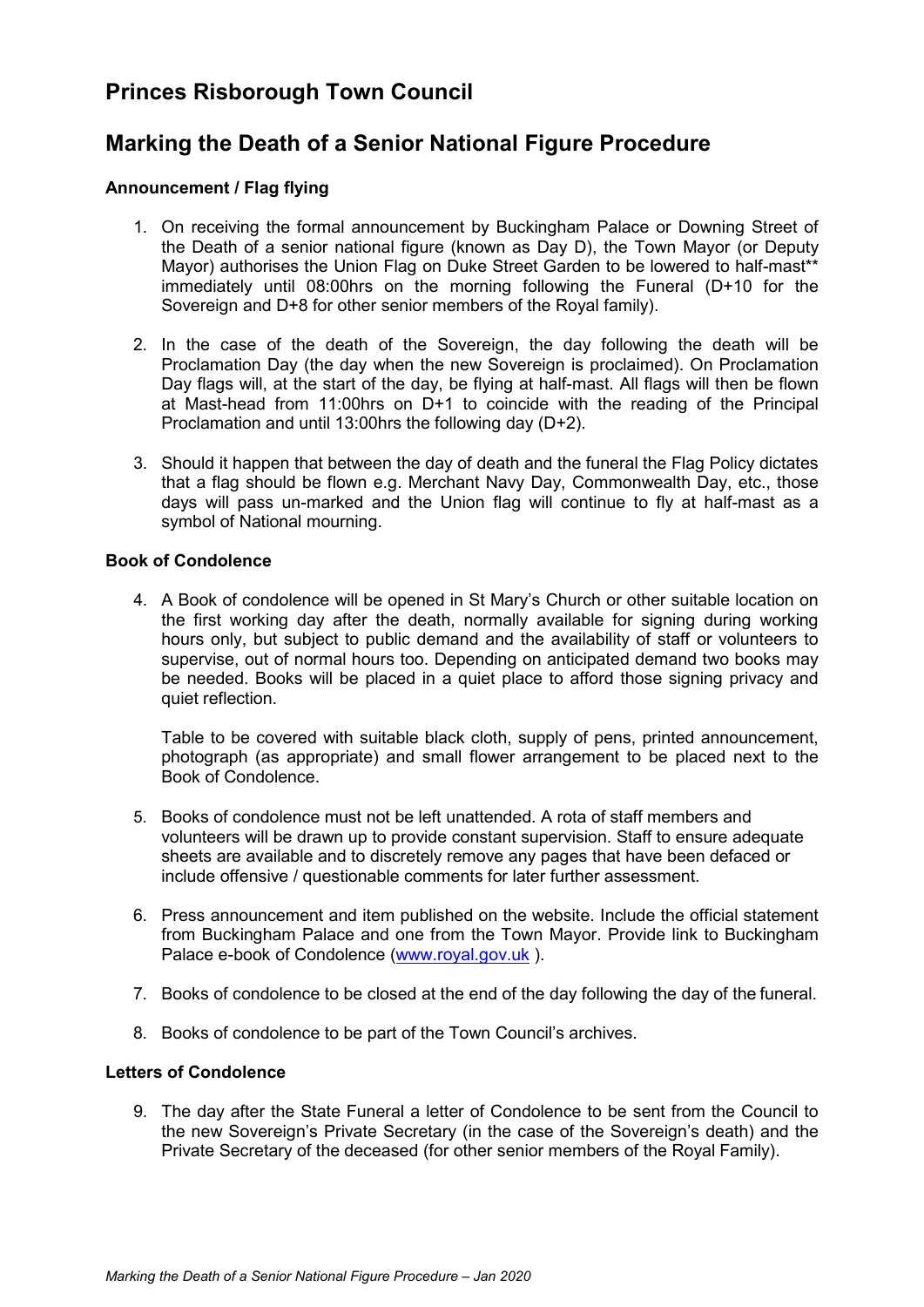### **Cancellation/postponement of Existing Planned Events**

- 10. Projects & Communications Assistant to cancel/postpone all Civic Engagements in conjunction with the Town Mayor / Deputy Town Mayor / Town Clerk.
- 11. Clerical Assistant to cancel/postpone all Council / Committee / Working Group meetings in conjunction with the Town Clerk.

### **Proclamation Day**

- 12. Proclamation Day Following County level Proclamation the Town Mayor (and / or Deputy) will read the Proclamation outside the Market House at 1.30pm *or later*  dependant on the day/time of reading the Proclamation by the High Sheriff (planned for 12.30pm or time to be advised if on a Sunday). Councillors / staff to be informed and announcement made via official media channels.
- 13. Wording of the Proclamation will be found on Buckingham Palace website www.royal.gov.uk. The High Sheriff (Lord Lieutenant's Office) will also have a copy.

#### **Dress Code**

- 14. Up to and including the day of the funeral and on days when public mourning is observed the Town Mayor and Deputy Town Mayor to wear black tie or black rosette as appropriate dependent on public feeling.
- 15. Consideration to be given as to whether black ties / arm bands to be worn by Councillors and staff dependent on public feeling.
- 16. Consideration to be given with regard to Chains of Office dependent on public feeling.

#### **Marking a Silence**

- 17. On the death of the Sovereign or other senior member of the Royal Family there will be a Two Minute Silence at 11am on the day of the funeral (D+10 for the Sovereign, D+8 for other senior members of the Royal Family).
- 18. Town Mayor (and / or Deputy Town Mayor) to lead the Silence outside the Market House. Announcement via website / press release.
- 19. Decision to be made by the Town Clerk in conjunction with the Town Mayor (or Deputy Mayor if Town Mayor not available) on any other marking of silence required.

#### **Flowers**

20. Residents / visitors may wish to leave flowers in St Mary's Church or at other suitable locations. The flowers will be moved to Stratton Memorial Garden or left in the location for a week after the funeral. (Some flexibility on timing of removal to be given to weather conditions and decision to remove flowers to be done with great sensitivity).